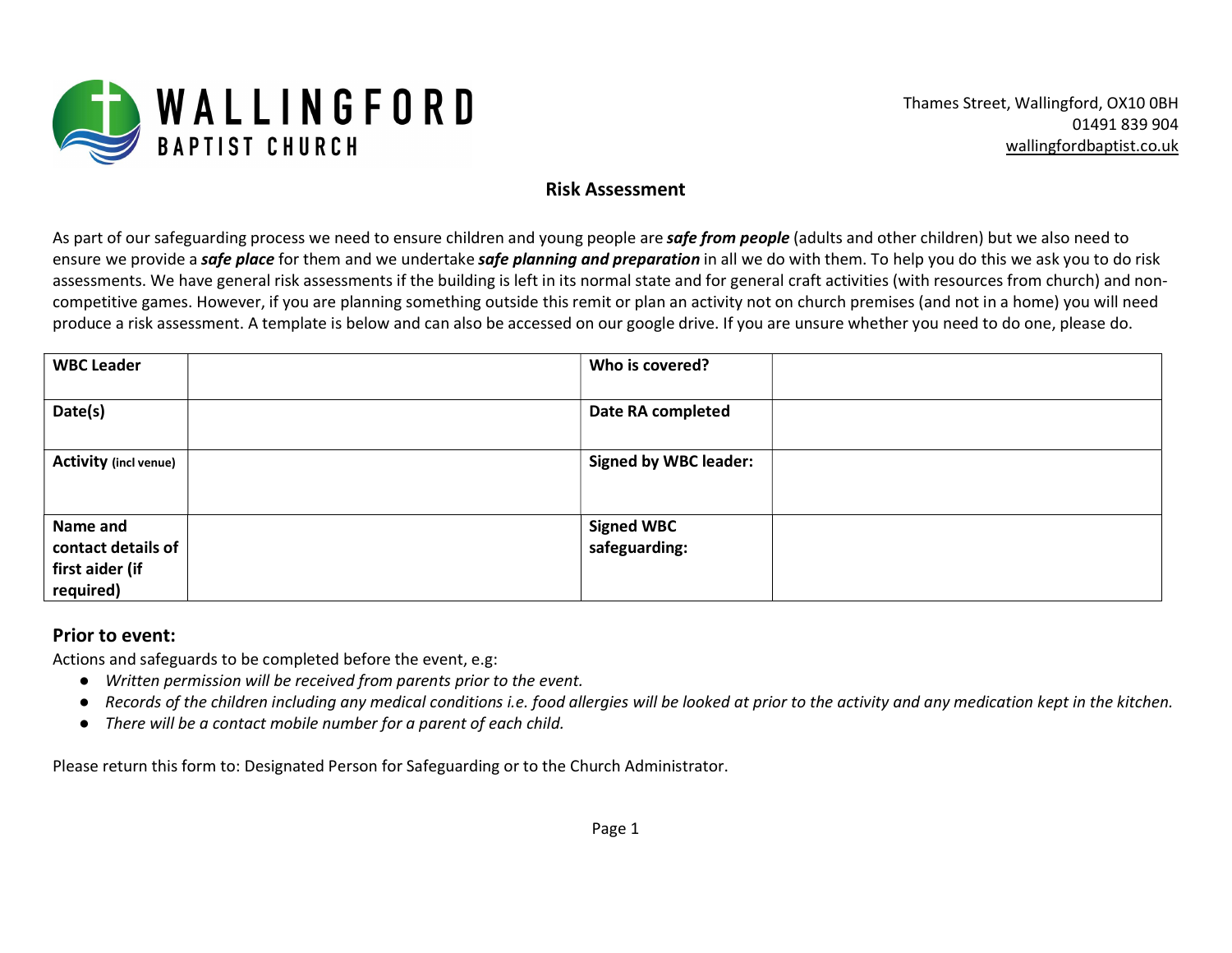| <b>Generic Benefits</b><br>Why are we doing<br>this? |                                          |                                               |                                           |
|------------------------------------------------------|------------------------------------------|-----------------------------------------------|-------------------------------------------|
| <b>Specific action/task or</b><br>part of visit      | <b>Intended outcome</b><br>for this area | Significant issues that need to be considered | <b>Reasonable and practical solutions</b> |
|                                                      |                                          |                                               |                                           |
|                                                      |                                          |                                               |                                           |
|                                                      |                                          |                                               |                                           |
|                                                      |                                          |                                               |                                           |
|                                                      |                                          |                                               |                                           |
|                                                      |                                          |                                               |                                           |
|                                                      |                                          |                                               |                                           |
|                                                      |                                          |                                               |                                           |
|                                                      |                                          |                                               |                                           |
|                                                      |                                          |                                               |                                           |
|                                                      |                                          |                                               |                                           |
|                                                      |                                          |                                               |                                           |
|                                                      |                                          |                                               |                                           |